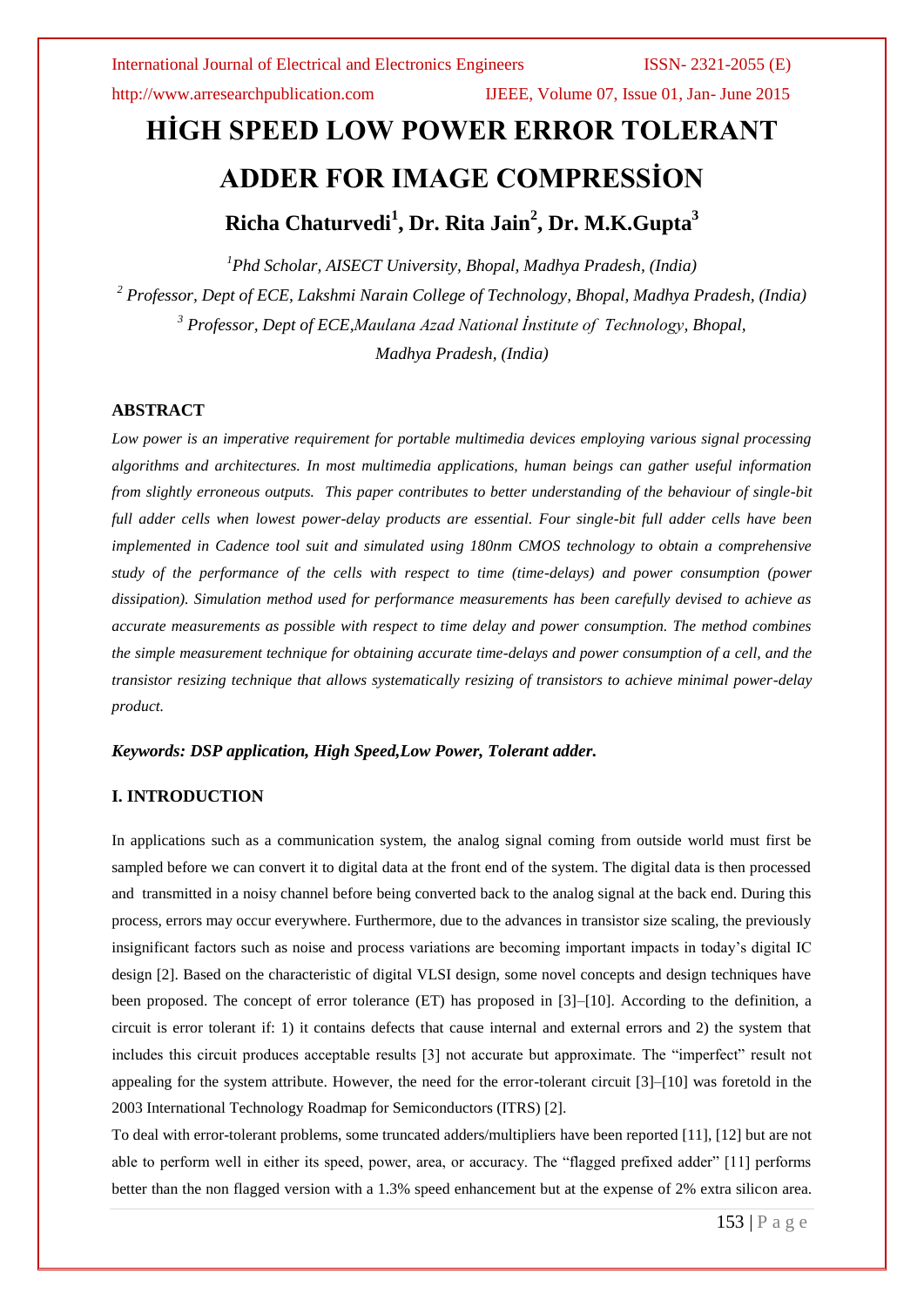### http://www.arresearchpublication.com IJEEE, Volume 07, Issue 01, Jan- June 2015

As for the "low-error area-efficient fixed-width multipliers" [12], it may have an area improvement of 46.67% but has average error reaching 12.4%. Of course, not all digital systems can engage the error-tolerant concept. In digital systems such as control systems, the correctness of the output signal is extremely important, and this denies the use of the error tolerant circuit. However, for many digital signal processing (DSP) systems that process signals relating to human senses such as hearing,

In this section, we discuss different methodologies for designing approximate adders. We use ripple carry adders (RCAs) and carry select adders CSAs throughout our subsequent discussions in all sections of this paper. Since the Mirror adder MA [13] is one of the widely used economical implementations of an full adder FA [14], we use it as our basis for proposing different approximations of an FA cell.

#### **1.1 Approximation Strategies for the MA**

In this section, we explain step-by-step procedures for coming up with various approximate MA cells with fewer transistors. Removal of some series connected transistors will facilitate faster charging/discharging of node capacitances. Moreover, complexity reduction by removal of transistors also aids in reducing the *αC* term (switched capacitance) in the dynamic power expression  $P_{\text{dynamic}} = \alpha C V^2_{\text{DD}} f$ , where activity or average number of switching transitions per unit time and C is the load capacitance being charged/discharged. This directly results in lower power dissipation. Area reduction α is the switching is also achieved by this process. Now, let us discuss the conventional MA implementation followed by the proposed approximations.

1) Conventional MA: Fig. 1 shows the transistor-level schematic of a conventional MA [13], which is a popular way of implementing a FA. It consists of a total of 24 transistors. Since this implementation is not based on complementary S logic, it provides a good opportunity to design an approximate version with removal of selected transistors.

2) Tolerant Adder 1: In order to get an approximate MA with fewer transistors, we start to remove transistors from the conventional schematic one by one. However, we cannot do this in an arbitrary fashion. We need to make sure that any input combination of A,B and C<sub>in</sub> does not result in short circuits or open circuits in the simplified schematic. Another important criterion is that the resulting simplification should introduce minimal errors in the FA truth table. A judicious selection of transistors to be removed (ensuring no open or short circuits) results in a schematic shown in Fig. 2, which we call approximation 1. Clearly, this schematic as eight fewer transistors compared to the conventional MA schematic. In this case, there is one error in C<sub>out</sub> and two errors in Sum. A tick mark denotes a match with the corresponding accurate output and a cross denotes an error.



**Fig. 1** Conventional Mirror Adder **Fig. 2 Tolerant adder Adder 1** 

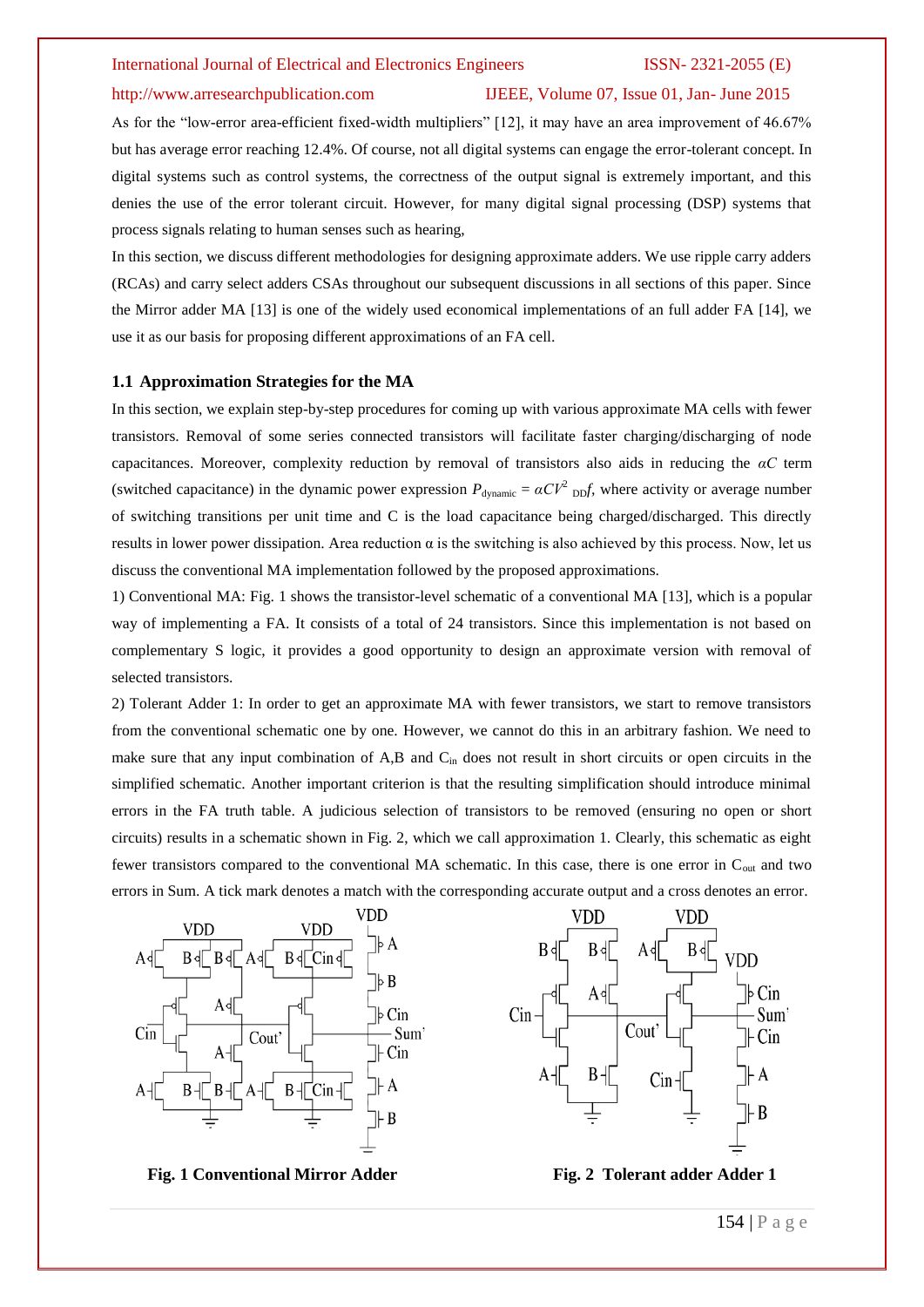### http://www.arresearchpublication.com IJEEE, Volume 07, Issue 01, Jan- June 2015

3) Tolerant Adder *2:* The truth table of an FA shows that Sum= *C*out 1 for six out of eight cases, except for the input combinations  $A = 0$ ,  $B = 0$ ,  $C_{\text{in}} = 0$  and  $A = 1$ ,  $B = 1$ ,  $C_{\text{in}} = 1$ . Now, in the conventional MA,  $C_{\text{out}}$  is computed in the first stage. Thus, an easy way to get a simplified schematic is to set Sum=  $C_{\text{out}}$ . However, we introduce a buffer stage after *C*out in Fig. 3 to implement the same functionality. The reason for this can be explained as follows. If we set Sum=  $C_{\text{out}}$  as it is in the conventional MA, the total capacitance at the Sum node would be a combination of four source–drain diffusion and two gate capacitances. This is a considerable increase compared to the conventional case or approximation 1. Such a design would lead to a delay penalty in cases where two or more multi-bit approximate adders are connected in series, which is very common in DSP applications. Fig. 3 shows the schematic obtained using the above approach. We call this approximation 2. Here, Sum has only two errors, while  $C_{\text{out}}$  is correct for all cases.

4) Tolerant Adder *3:* Further simplification can be obtained by combining approximations 1 and 2. Note that this introduces one error in *C*out and three errors in Sum. The corresponding simplified schematic is shown in Fig. 4.



#### **Fig. 3 Tolerant adder Adder 2 Fig.4 Tolerant adder Adder 3**

5) Tolerant Adder 4: A close observation of the FA truth table shows that  $C_{\text{out}} = A$  for six out of eight cases. Primarily,  $C_{\text{out}} = B$  for six out of eight cases. Since *A* and *B* are interchangeable, we consider  $C_{\text{out}} = A$ , we propose a fourth approximation where we just use an inverter with input *A* to calculate  $C_{\text{out}}$  and Sum is calculated similar to approximation 1. This introduces two errors in *C*out and three errors in Sum, as shown in Table I. The corresponding simplified schematic is shown in Fig. 5. In all these approximations *C*out is calculated by using an inverter with *C*out as input.



**Fig. 5 Tolerant adder Adder 4**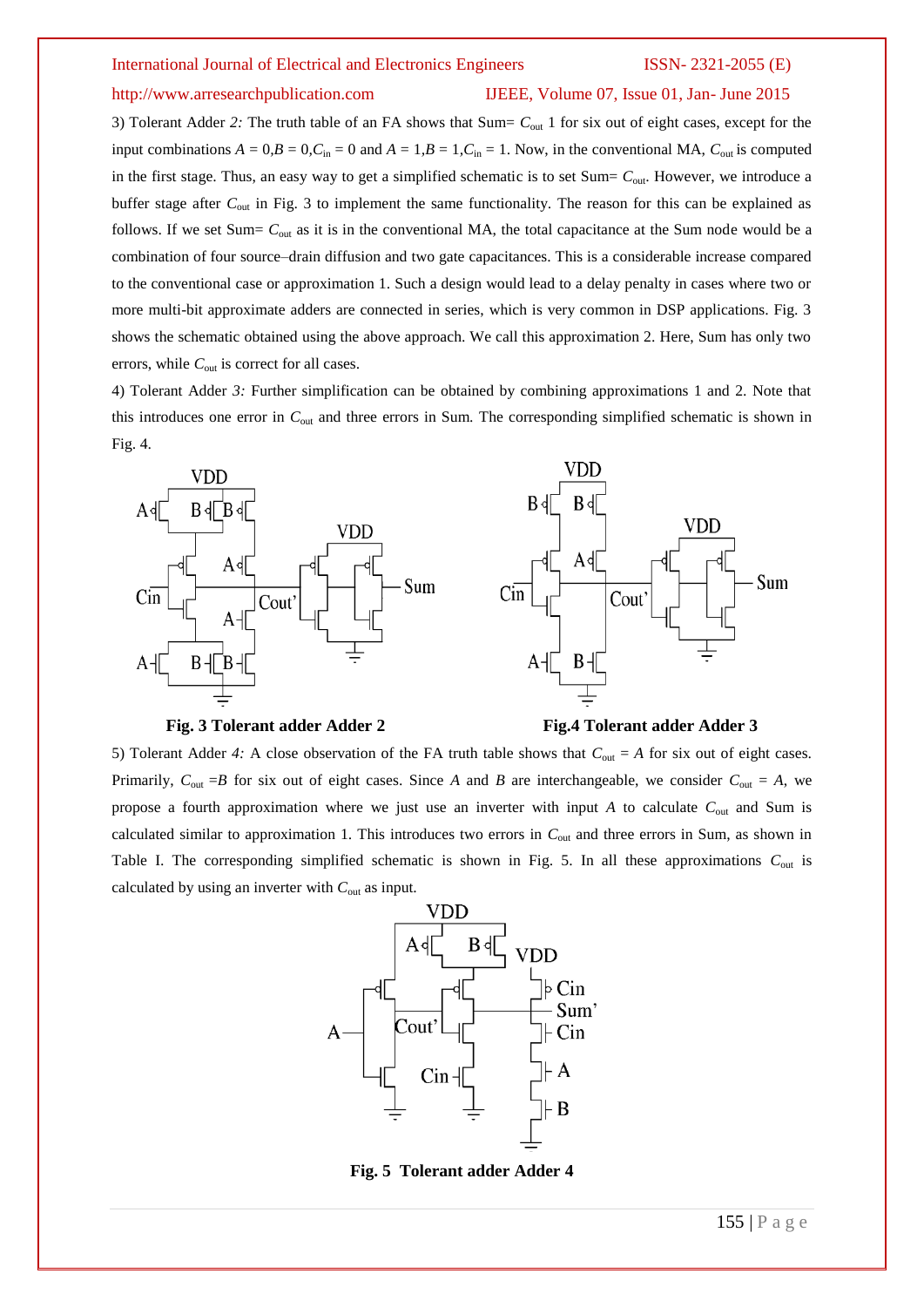http://www.arresearchpublication.com IJEEE, Volume 07, Issue 01, Jan- June 2015

### **III. RESULTS**

### **3.1 Power and Delay Comparison**

Power and delay have been calculated in this work and found that power consumption of tolerant adder is very less as compared to the conventional adder. These tolerant adders are approximate but save at least 54% power it can be utilized when no accurate result is required. These tolerant adders are much faster than conventional, speed of such adder are 65% faster than conventional. Comparison of power and delay has been given in table I. The comparative result of power, delay and no. of transistors are shown in fig.6.

|            | <b>Conventional</b> | <b>Tolerant</b> | <b>Tolerant</b> | <b>Tolerant</b> | <b>Tolerant</b> |
|------------|---------------------|-----------------|-----------------|-----------------|-----------------|
|            |                     | Adder 1         | Adder 2         | Adder 3         | Adder 4         |
| Power      | 45.786 pw           | 30.055 µw       | $28.335\mu$     | $33.60 \mu w$   | $25\mu w$       |
|            |                     |                 | W               |                 |                 |
| Delay      | $5.75$ usec         | $7.8 \mu$ sec   | 4.25            | $4.98$ usec     | $3.75$ µsec     |
|            |                     |                 | usec            |                 |                 |
| No.of      | 24                  | 16              | 14              | 11              | 11              |
| Transistor |                     |                 |                 |                 |                 |

### **Table I Table for Power and Delay of Conventional FA and Tolerant Adder 1–4**



**Fig.6 Comparison of Power, Delay and No of Transistors**

### **3.2 Output Quality**

The Low Power Digital Image Processing Using Approximate Adder is implemented in VHDL programming language, MATLAB and simulated. It has been synthesized and implemented by cedence 180nm tools. The results are shown in the table II. Power is reduced and image quality is maintained. The output quality of the decoded image after using discrete cosine transform has been evaluated in terms of the well-known metric of peak signal-to-noise ratio (PSNR). The output PSNR for the base case is 31.16 dB. Figure 7 shows the output images for the original and all approximate tolerant adders. It is observed that the blockiness in the second image using Tolerant adder 1. PSNR of the Tolerant adders are listed in table II.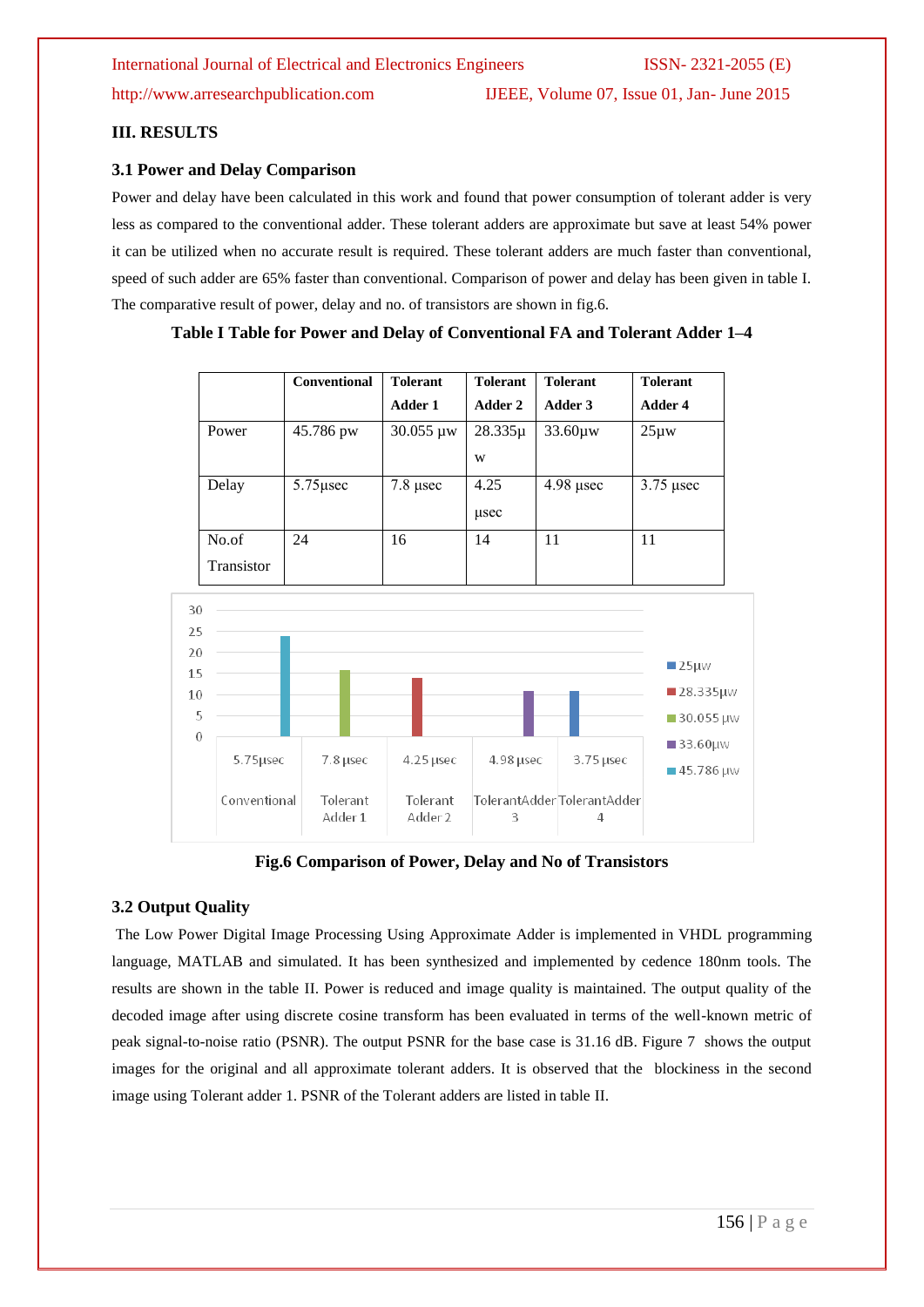http://www.arresearchpublication.com IJEEE, Volume 07, Issue 01, Jan- June 2015





**ORGINAL IMAGE TOLERANT ADDER 1 TOLERANT ADDER 2** 







**TOLERANT ADDER 3 TOLERANT ADDER 4**

## **Fig.7 Compressed İmages using Different Tolerant Adders**

**TABLE II PSNR and Power Comparison of Tolerant adder**

|              | Mirror | Tolerant adder1 | Tolerant adder2 | Tolerant adder3 | Tolerant adder4 |
|--------------|--------|-----------------|-----------------|-----------------|-----------------|
|              | Adder  |                 |                 |                 |                 |
| <b>PSNR</b>  | 32.2   | 30.12           | 24.56           | 34.44           | 35.56           |
| <b>POWER</b> | 160mW  | 163mW           | 159mW           | 156mW           | 154mW           |

Comparison of Lena image using different tolerant adders are shown in Figure 8 .



**Fig.8 Comparison of PSNR of Lena Image using Different Tolerant adders**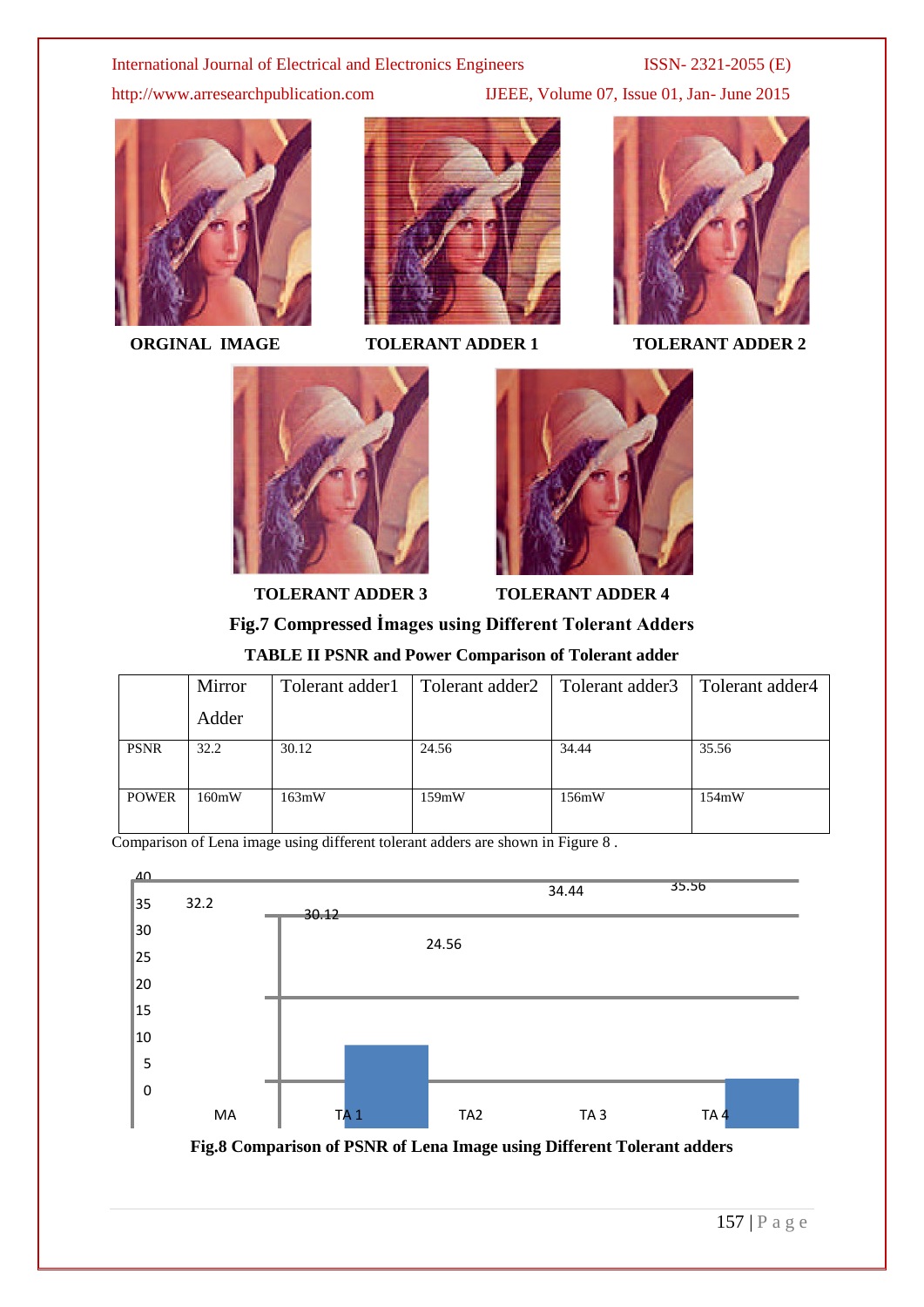### http://www.arresearchpublication.com IJEEE, Volume 07, Issue 01, Jan-June 2015

Comparison of power consumption and PSNR of different tolerant adder are shown in figure 9.





### **IV. CONCLUSION**

In this paper, we proposed several imprecise or tolerant adders that can be effectively utilized to trade off power and quality for error-resilient DSP systems. Our approach aimed to simplify the complexity of a conventional MA cell by reducing the number of transistors and also the load capacitances. When the errors introduced by these approximations were reflected at a high level in a typical DSP algorithm, the impact on output quality was very little. Note that our approach differed from previous approaches where errors were introduced due to VOS [3]–[10]. A decrease in the number of series connected transistors helped in reducing the bits in each case are accurate. According to our experiments, using approximate FA cells beyond effective switched capacitance and achieving voltage scaling. We also derived simplified mathematical models for error and power consumption of an approximate RCA using the approximate FA cells. Using these models, we discussed how to apply these approximations to achieve maximum power savings subject to a given quality constraint. This procedure has been illustrated for two examples, DCT and FIR filter. We believe that the proposed tolerant adders can be used on top of already existing low-power techniques like SDC and ANT to extract multifold benefits with a very minimal loss in output quality.

### **REFERENCES**

- [1] A. B. Melvin, "Let's think analog," in Proc. IEEE Comput. Soc. Annu.Symp. VLSI, 2005, pp. 2–5
- [2] International Technology Roadmap for Semiconductors, latest edition available online at http://public.itrs.net/.
- [3] A. B. Melvin and Z. Haiyang, "Error-tolerance and multi-media," in Proc. 2006 Int. Conf. Intell. Inf. Hiding and Multimedia Signal Process., 2006, pp. 521–524.
- [4] M. A. Breuer, S. K. Gupta, and T. M. Mak, "Design and error-tolerance in the presence of massive numbers of defects," IEEE Des. Test Comput., vol. 24, no. 3, pp. 216–227, May-Jun. 2004.
- [5] M. A. Breuer, "Intelligible test techniques to support error-tolerance," in Proc. Asian Test Symp., Nov. 2004, pp. 386–393.
- [6] K. J. Lee, T. Y. Hsieh, and M. A. Breuer, "A novel testing methodology based on error-rate to support error-tolerance," in Proc. Int. Test Conf., 2005, pp. 1136–1144.